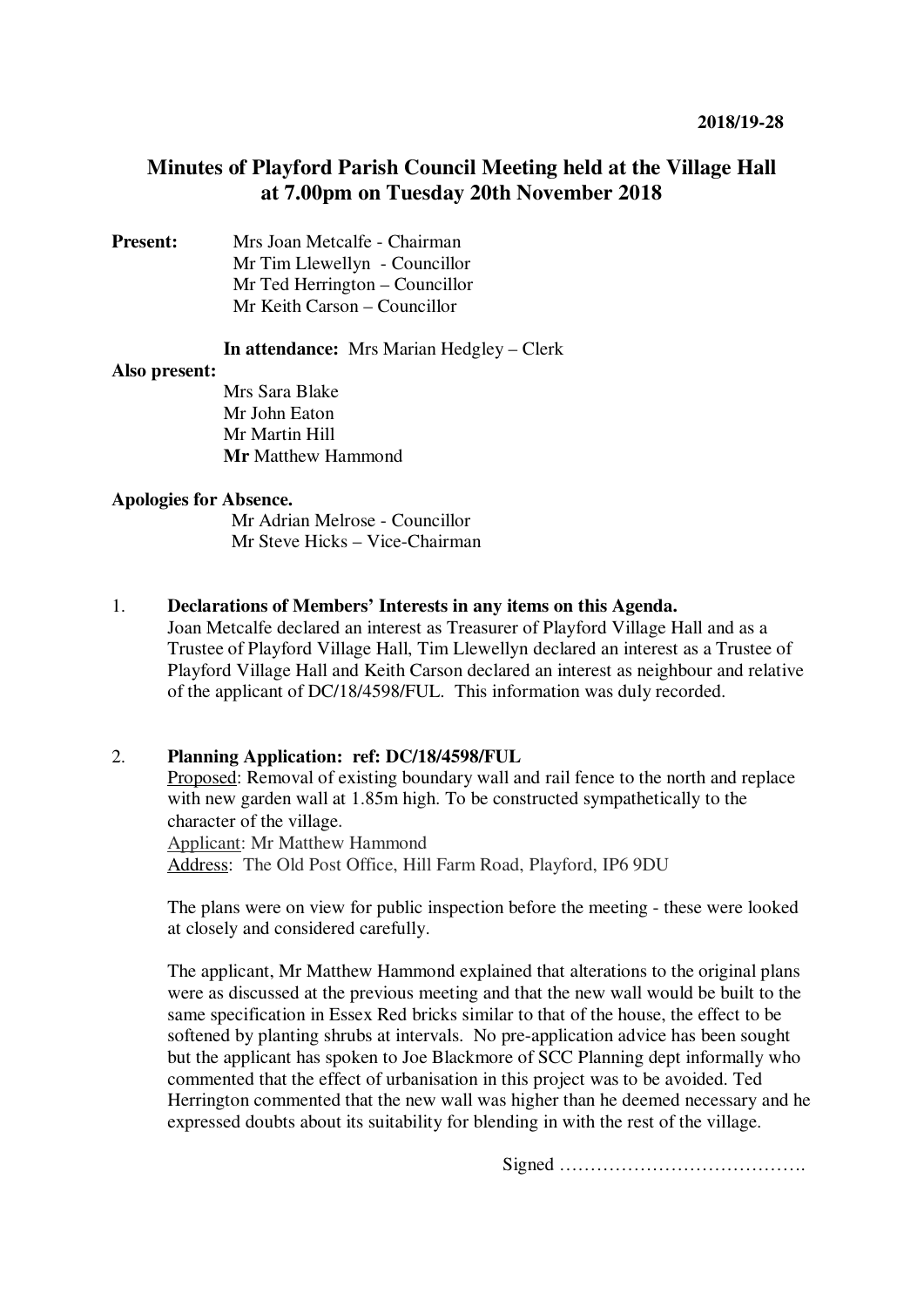Joan Metcalfe proposed a vote in favour of accepting these amended plans and this was passed 2:1 in favour with the suggestion that planting shrubs in front of the new wall as a relief to the "newness" of the bricks should be included.

#### 3. **Planning Application: ref: DC/18/4209/FUL**

Proposed: Erection of a building for agricultural storage purposes and a residential; annexe. Applicant: Mr Simon Blake Address: Mill Cottage, Butts Road, Playford, IP6 9DX

The plans were on view for public inspection before the meeting - these were looked at closely and considered carefully.

Sara Blake, wife of applicant explained the plans and their reasons for requiring the agricultural store with residential annexe above. She added that a covenant would be included to tie the annexe to the main building so that it could not be sold separately.

Joan Metcalfe commented that she thought SCDC would turn down the plans as the proposed annexe would be too far from the main building and would be seen as a separate dwelling (this is supported by policies DM3 and DM6 in the Local Plan). A covenant against selling the dwelling separately was not of much significance as it could be waived.

The ground on which it is to be built, has been registered as an agricultural holding and building here would also contravene the Local Plan. There was also a dispute as to whether such a building would be visible from the highway and from the local footpath.

Keith Carson commented that the application was not in the spirit of Playford's forthcoming Neighbourhood Plan which did not support building in the countryside – he suggested the applicants should seek advice from the planning team at SCDC.

Tim Llewellyn thought that SCDC planners would claim an extra dwelling would be seen as unsustainable as there would not be sufficient infrastructure in that location.

Joan Metcalfe proposed a vote against acceptance of this application, recommending that advice be sought from SCDC planners - this was passed unanimously.

## 4. **Spare funds from Defibrillator project**

Further to discussion at meeting held on  $7<sup>th</sup>$  November it was suggested that these funds should be set aside for future capital spending on projects to benefit the community i.e. purchase of cycle stands for the village hall, possibly new grit bins if funding for these cannot be obtained elsewhere and tree planting.

Signed ………………………………….